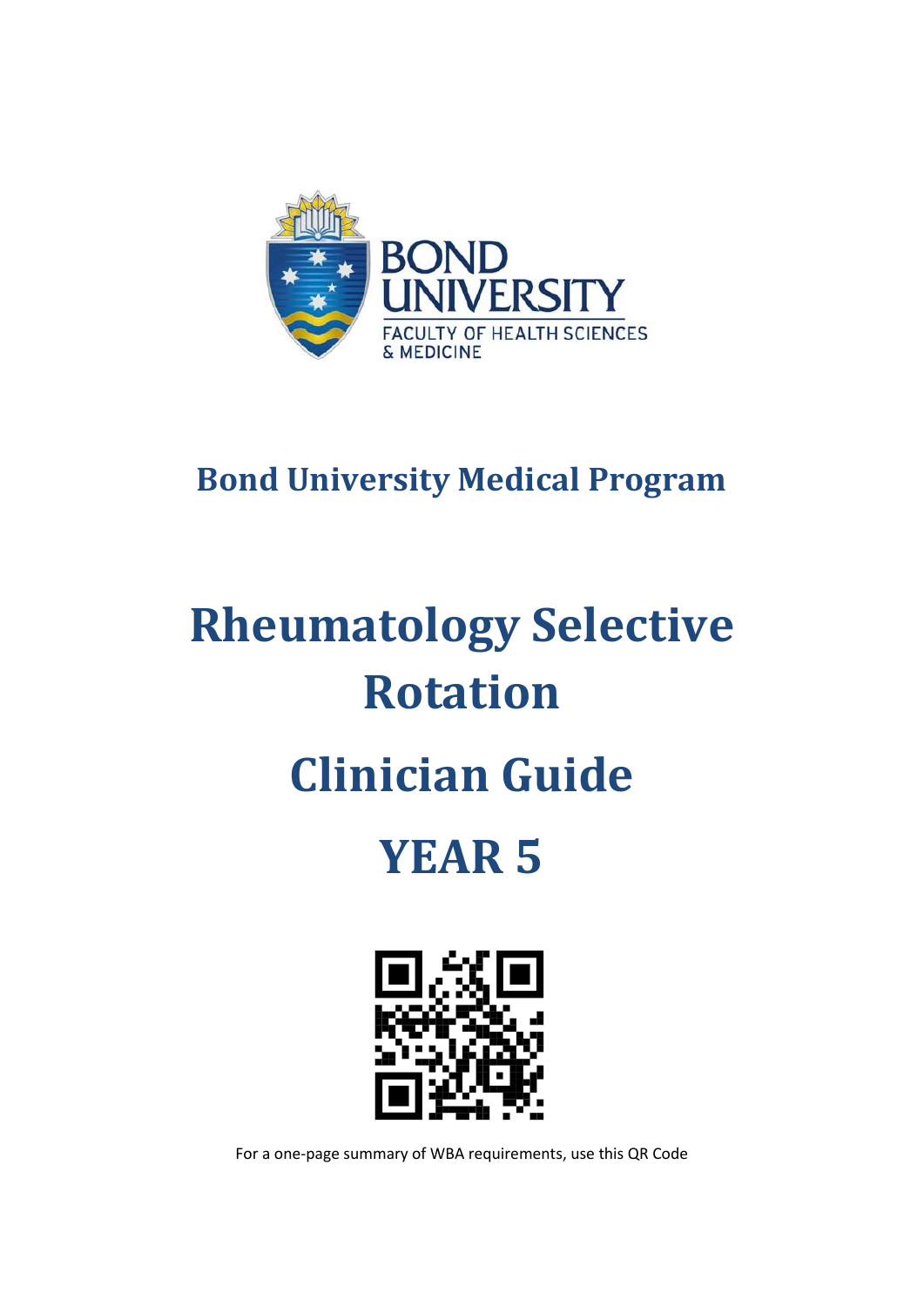# **Introduction**

Students in the final year of the Bond University Medical Program have 6 rotations to train in a broad array of medical, surgical, and other specialities.

These Rotations are made up from one of each of:

- Anaesthetics, Critical Care, and orthopaedics (2 weeks of each)
- Elective or Capstone
- Emergency Medicine,
- Flexible/End of year elective
- General Practice,
- Selective

The capstone, elective, flexible and selective rotations provide students' a choice of interest area, or speciality placement, to gain additional clinical experience on top of specified clinical curriculum placements.

The learning priorities for all clinical specialities are to gain insight and understanding of the most common presentations and conditions encountered. It is anticipated that all students will have opportunities to enhance their skills in history taking and clinical examination. Students should also be encouraged to translate the information from patient interactions into commonly used formats by interns, such as *ISBAR (Introduction, Situation, Observation, Background, Assessment, Recommendation)*

Additional specific procedural skills development is welcomed

### **Timetable and Contacts**

**Students are expected to be present 5 days a week during their rotation**. If students are unable to attend for any reason, they are required to advise the clinician, hospital co-ordinator (where available) and the Placements Team at Bond University.

Student involvement in the day-to-day care and management of patients provides the best opportunity for learning. Students will be able learn the most through interviewing and examining patients and being involved in clinical decision making at the bed side.

As well as clinical knowledge, students must display other professional skills such as working well within the multidisciplinary team, considering the psychological and social impact of the illness on the patient and the family, being honest, empathetic, and respectful with regard to the patient's choices and decisions.

It is also important for students to recognise their own limitations, competencies, and scope of practice associated with their stage of training.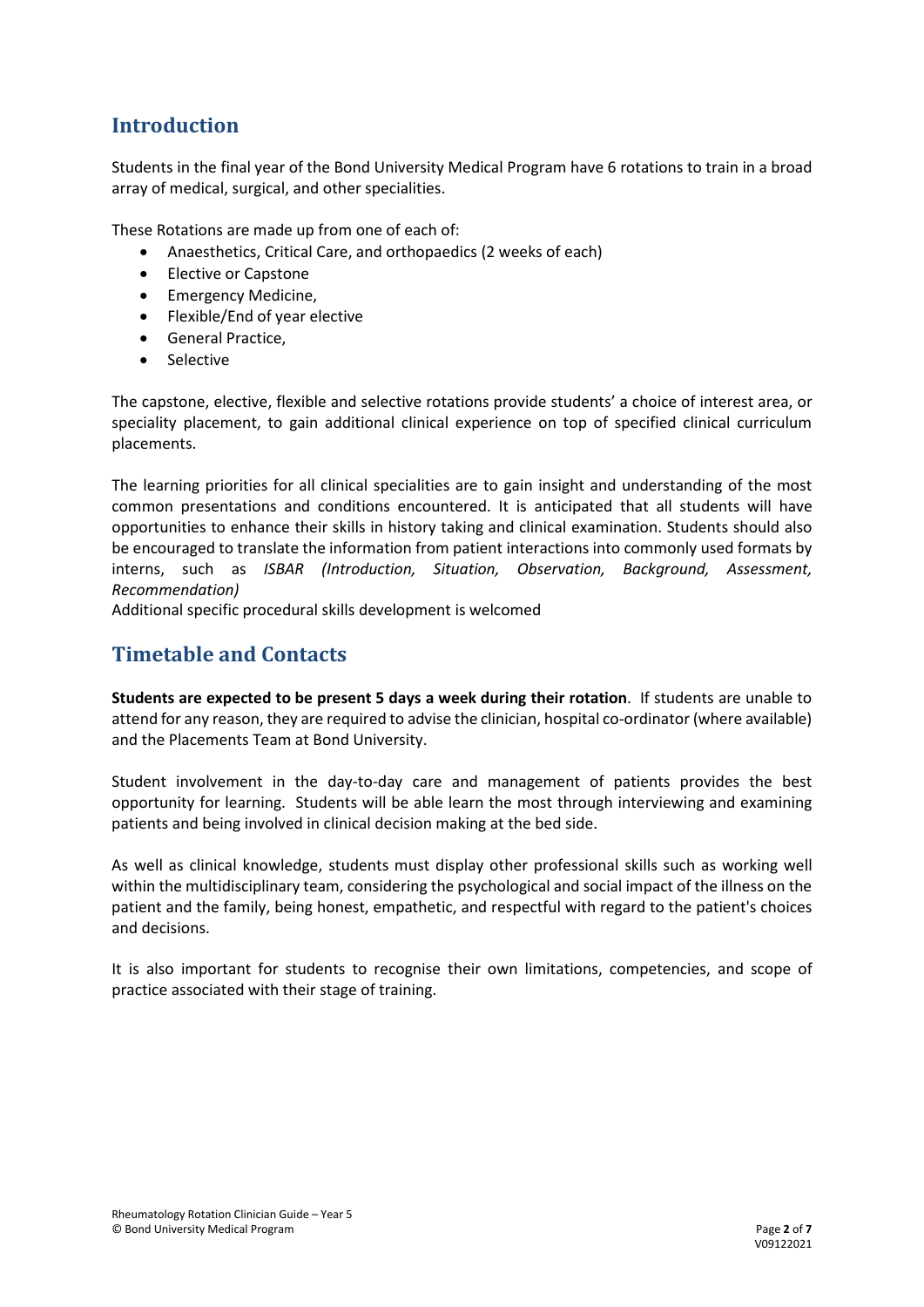# **MD Program Learning Outcomes**

#### **MEDI72-YR5 Extended Clinical Practice and Research, A, B & C and Doctor of Medicine (MD)**

- 1. Science and Scholarship: The medical graduate as scientist and scholar (SS)
- 2. Clinical Practice: The medical graduate as practitioner (CP)
- 3. Health and Society: The medical graduate as a health advocate (HS)
- 4. Professionalism and Leadership: The medical graduate as a professional and leader (PL)

The Australian Medical Council's Graduate Outcome Statements are organised into four domains. Within this subject, the framework mapped to the learning outcomes are: Science and Scholarship Domain (learning outcomes 1-3), Clinical Practice Domain (learning outcomes 4-11), Health and Society Domain (learning outcomes 12-15) and Professionalism and Leadership Domain (learning outcomes 16-21).

| Program<br>LOs 2022 | 2022          | <b>Description</b><br>On successful completion of this program the learner will be able to:                                                                                                                                                                                      | <b>AMC Domain</b>                               |
|---------------------|---------------|----------------------------------------------------------------------------------------------------------------------------------------------------------------------------------------------------------------------------------------------------------------------------------|-------------------------------------------------|
| 01                  | <b>Y5SS01</b> | Apply current medical and scientific knowledge to individual patients, populations and<br>health systems.                                                                                                                                                                        |                                                 |
| 02                  | <b>Y5SS02</b> | Apply evidence-based and environmentally sustainable healthcare practices in patient care<br>and research methodology.                                                                                                                                                           |                                                 |
| 03                  | <b>Y5SS03</b> | Apply project management and/or communication skills to complete an evidence based<br>and professionally focussed project including its dissemination.                                                                                                                           | 1.1, 1.5, 1.6,<br>3.3, 4.9                      |
| 04                  | <b>Y5CP01</b> | Demonstrate cognitive, technical and interpretive skills in undertaking an accurate,<br>detailed system-focussed history from a range of patients within a variety of clinical<br>settings.                                                                                      | 2.1, 2.2                                        |
| 05                  | <b>Y5CP02</b> | Perform an accurate and complete physical examination on any body system including a<br>mental state examination.                                                                                                                                                                | 2.3                                             |
| 06                  | <b>Y5CP03</b> | Use knowledge of common conditions, the patient history and physical examination<br>findings, and clinical data, to undertake clinical reasoning and formulate probable and<br>differential diagnoses.                                                                           | 2.2, 2.3, 2.4,<br>2.7, 2.8, 2.10                |
| 07                  | <b>Y5CP04</b> | Recognise and assess deteriorating and critically unwell patients who require immediate<br>care and perform common emergency and life support procedures.                                                                                                                        | 2.12                                            |
| 08                  | <b>Y5CP05</b> | Safely perform a range of common procedures.                                                                                                                                                                                                                                     | 2.6, 2.11, 2.14                                 |
| 09                  | <b>Y5CP06</b> | Safely prescribe by applying the principles of "quality use of medicines" in an<br>environmentally sustainable way.                                                                                                                                                              | , 2.7                                           |
| 10                  | <b>Y5CP07</b> | Select and justify common investigations, with regard to the pathological basis of disease,<br>utility, safety, cost-effectiveness, and sustainability, and interpret their results.                                                                                             | 2.5, 3.7                                        |
| 11                  | <b>Y5CP08</b> | Formulate an initial management plan in consultation with patients, family and carers<br>across a variety of clinical settings with consideration of psychosocial, environmental and<br>cultural aspects that may influence management.                                          | 2.1, 2.7, 2.9,<br>2.13, 2.14,<br>2.15, 3.2, 3.4 |
| 12                  | <b>Y5HS01</b> | Apply evidence from behavioural science and population health research, integrate<br>prevention, early detection, health maintenance and chronic disease management into<br>clinical practice.                                                                                   | 1.6, 2.10, 3.5                                  |
| 13                  | <b>Y5HS02</b> | Recognise and critically reflect on the diversity of populations regarding health issues<br>applicable to the relevant unique historical, social and cultural contexts in the clinical and<br>community settings including First Nations peoples.                                | 3.1, 3.2, 3.4,<br>3.5, 3.8, 3.9                 |
| 14                  | <b>Y5HS03</b> | Recognise and understand the complex interactions between the healthcare systems and<br>environment, as well as the doctor and patient, whilst reflecting on power and privilege, to<br>understand the role of these to ensure a culturally responsive and safe working context. | 2.1, 2.8, 3.4,<br>3.6, 3.7, 4.5                 |
| 15                  | <b>Y5HS04</b> | Communicate successfully in all roles including health advocacy, education, assessment,<br>appraisal and with the First Nations peoples.                                                                                                                                         | 2.1, 3.3, 3.4,<br>3.8, 4.9                      |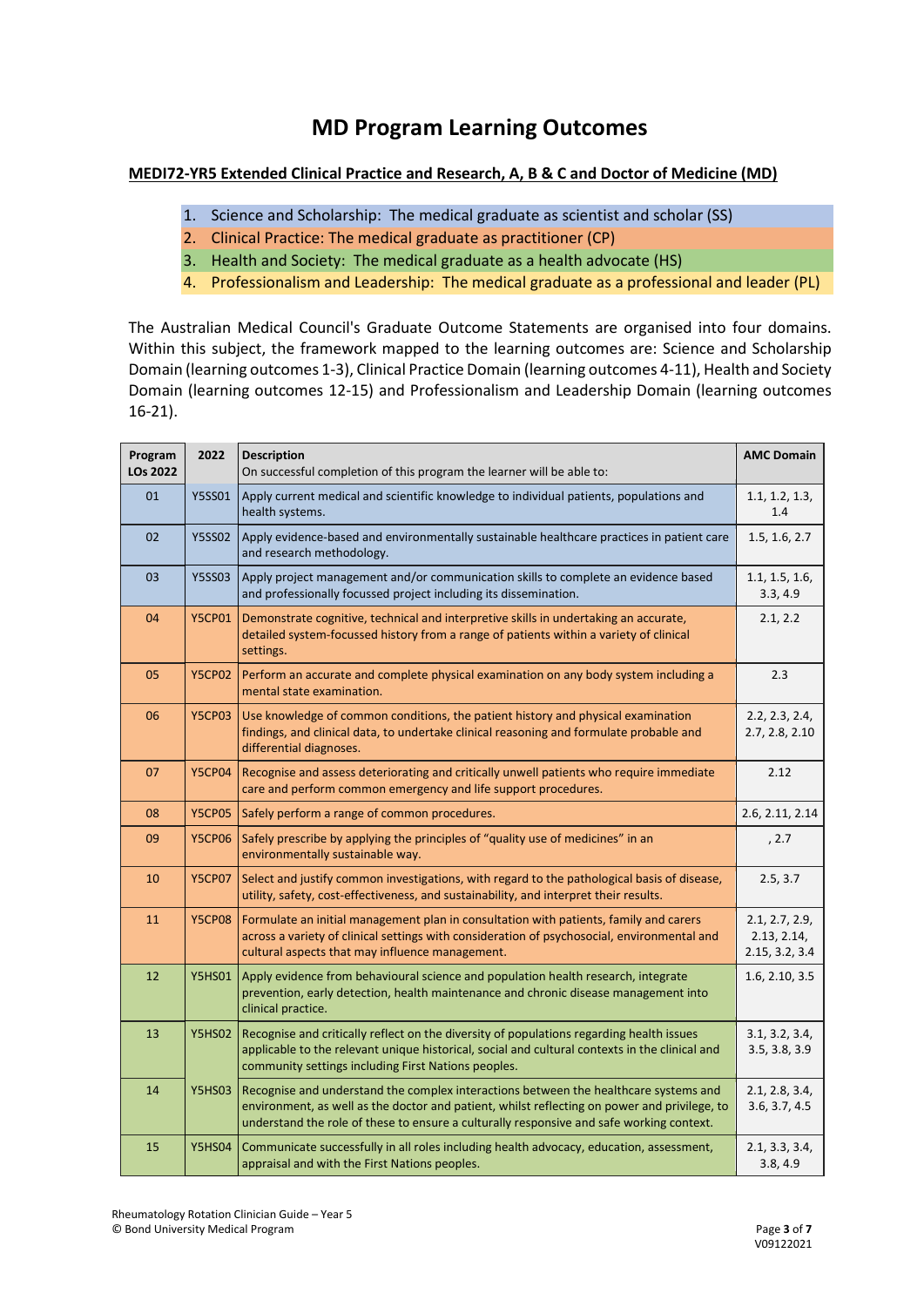| 16 | Y5PL01 | Contribute to teams providing care to patients according to "Good Medical Practice: A<br>Code of Conduct for Doctors in Australia" and "Good Medical Practice: A Guide for Doctors<br>in New Zealand"                                                                                                                            | 4.1, 4.2, 4.3,<br>4.4, 4.5, 4.6,<br>4.7, 4.8, 4.9,<br>4.10 |
|----|--------|----------------------------------------------------------------------------------------------------------------------------------------------------------------------------------------------------------------------------------------------------------------------------------------------------------------------------------|------------------------------------------------------------|
| 17 | Y5PL02 | Explain and apply the principles and concepts of medical ethics including physician virtue<br>and the 'four principles' of autonomy, beneficence, non-maleficence and justice in the<br>context of team-based patient care.                                                                                                      | 3.6, 4.1, 4.2,<br>4.3, 4.4, 4.6,<br>4.10                   |
| 18 | Y5PL03 | Apply the legal responsibilities of a medical practitioner across a range of professional and<br>personal contexts in the practice of team-based patient-care.                                                                                                                                                                   | 2.15, 4.1, 4.2,<br>4.3, 4.10                               |
| 19 | Y5PL04 | Evaluate the performance of self and others as self-regulated and effective members of a<br>diverse healthcare team in the management of a case load, respecting the roles of all<br>healthcare professionals within the clinical setting and community settings, demonstrating<br>professional foundation and essential skills. | 3.1, 4.1, 4.2,<br>4.6, 4.7, 4.8,<br>4.9                    |
| 20 | Y5PL05 | Demonstrate, and role model for junior medical students, skills to support the planned and<br>active development of a career.                                                                                                                                                                                                    | 4.1, 4.2, 4.3,<br>4.8, 4.9                                 |
| 21 | Y5PL06 | Demonstrate, and role model for junior medical students, the active management of<br>selfcare in a clinical environment as part of a clinical team managing patients.                                                                                                                                                            | 4.1, 4.2, 4.5,<br>4.6, 4.7, 4.9                            |

# **Rheumatology Rotation**

The basis of the Rheumatology Rotation is for students to see patients whose clinical problems relate to a broad array of musculoskeletal and inflammatory disorders and to experience first-hand the daily routine and practice of medicine in the hospital rheumatology team. Students are expected to learn about the assessment and management of patients with musculoskeletal and inflammatory disorders in the clinical setting.

The knowledge explosion and rapid advances in medicine mean that it is impossible to cover everything in one single rotation. However, knowledge of the common presentations and conditions will provide a firm foundation for students continuing professional development.

### **Goals**

The goals for the rheumatology selective rotation are:

- To provide students with learning experiences associated with the clinical care of rheumatology patients across a broad range of conditions.
- For students to hone their history taking and examination skills and use clinical reasoning to form diagnoses and differential diagnoses.
- To expose students to the commonly encountered rheumatology presentations and, for the student to:
	- o Demonstrate knowledge of the conditions and
	- o Discuss the appropriate management of such cases.
- To provide students with a real-life clinical working environment and the opportunity to work within a clinical team.

# **Learning Outcomes**

Students must be able to:

- Demonstrate the ability to take a complete and accurate rheumatologic history, particularly in patients with:
	- o Degenerative arthritides
	- o Inflammatory arthritides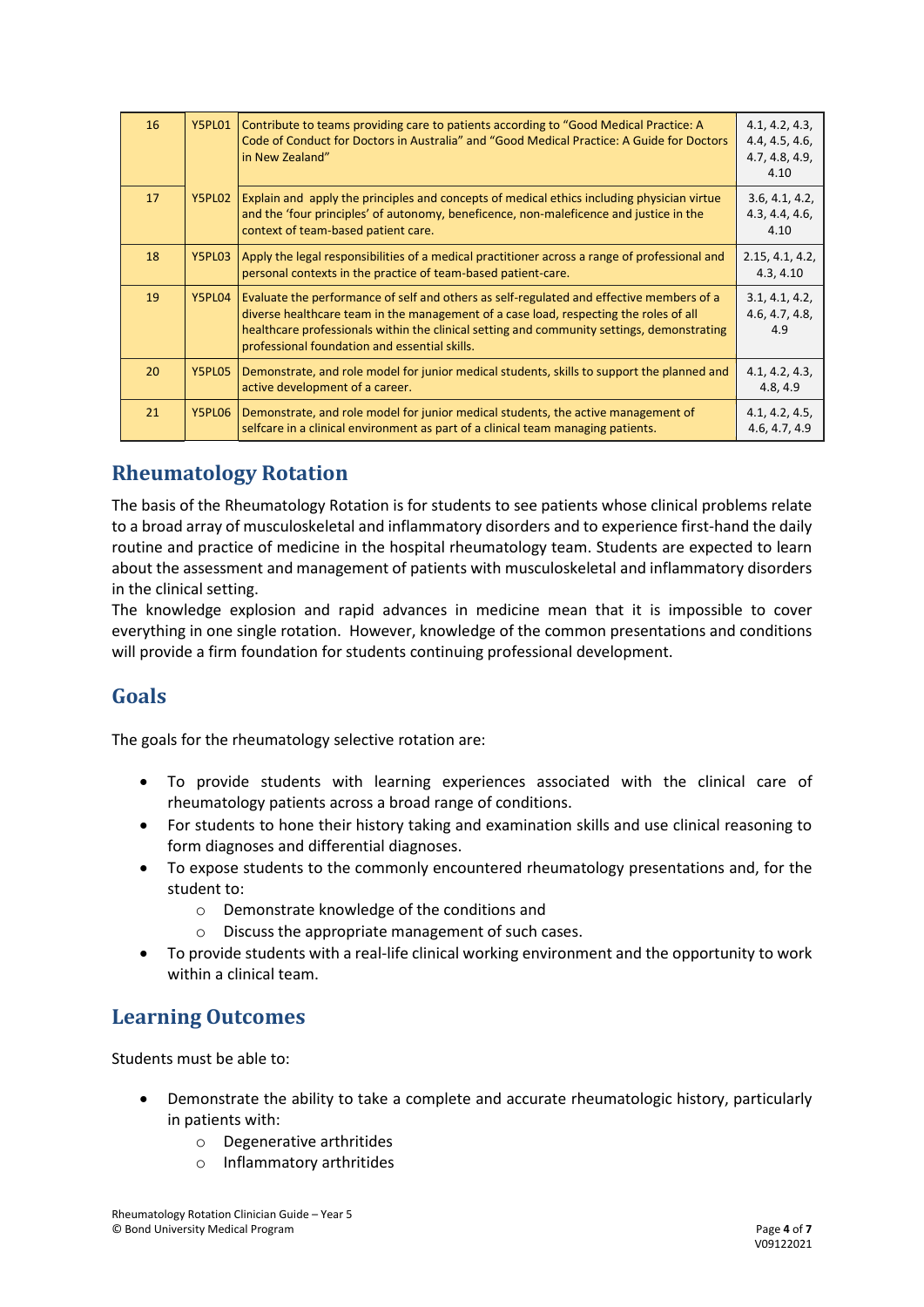- o Multisystem inflammatory illness
- o Reduced bone density and/or osteoporosis
- Perform a physical examination with focus on the relevant systems examination
- Perform relevant procedures as required within scope of competent practice
- Correctly appraise medical symptoms and signs
- Formulate a differential diagnosis and management plan
- Know and recognise serious medical conditions requiring urgent management/intervention including but not limited to:
	- o Septic arthritis
	- o Osteomyelitis
	- o Giant cell arteritis
	- o Bone/Joint malignancy
- Demonstrate understanding and application of the relevant pharmacological, nonpharmacological, medical and surgical managements in treating musculoskeletal and joint disorders
- Interpret the results of commonly encountered diagnostic tests and imaging
- Know when a procedure is indicated as well as the associated risks.

### **Clinical Supervision and Assessment**

Formal educational sessions should be conducted every week throughout the clinical rotation to reinforce and enhance student learning. These sessions may vary throughout the placement.

Students have multiple workplace-based assessments (WBA) to successfully complete as a requirement for progression in the Medical Program. Assessments are completed in Osler ePortfolio, a cloud-based mobile assessment technology.

**1. In-Training Assessment (ITA)** is a workplace-based assessment tool utilised in clinical rotations. In the ITA, the clinical supervisor provides comments about student overall performance on that rotation. The ITA is a summary evaluation of whether students have met the requirements of that rotation for:

- Clinical knowledge
- Clinical History taking and physical examination skills
- Communication and
- Personal and professional behaviour

**ITA:** The ITA can only be completed by the supervising Consultant or their delegate after seeking opinion from the team about the student performance. **The ITA is due in Week 7.**

**2. Mini-CEX:** During the clinical placement, students will be supervised by a number of clinicians such as those in specialist training pathways in the medical team. Students are encouraged to participate in active learning by interacting with patients, conducting a relevant clinical activity. Students are required to evidence this as Mini-CEXs which can be assessed by these team members. Students are required to complete and evidence FOUR (**4) Mini-CEX** during this placement: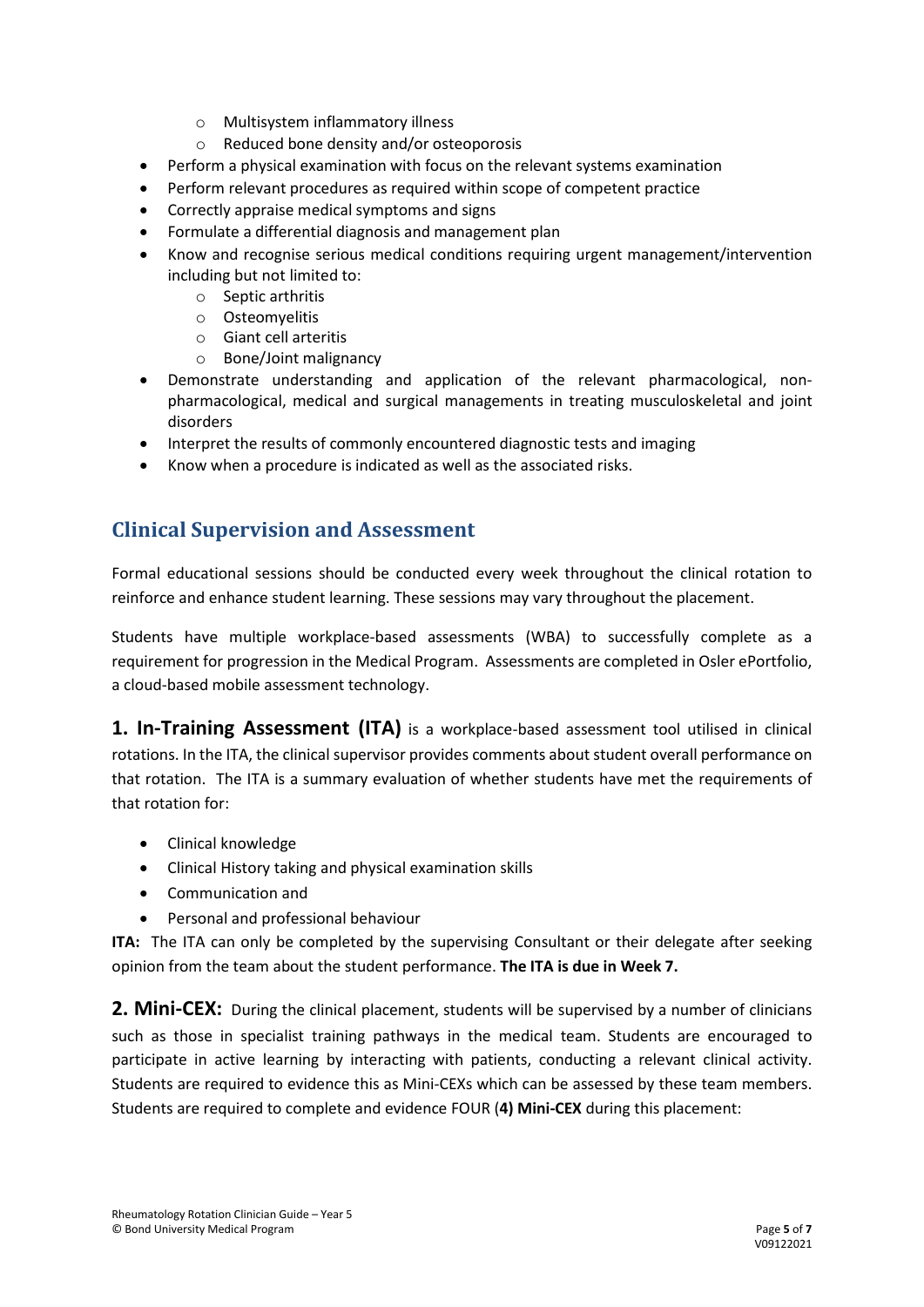The Mini-CEX can be evaluated by a wide range of other health practitioners such as doctors, nurses, allied health, and hospital technicians

The Mini-CEX has been re-designed in conjunction with Griffith University to reduce the workload of completion for supervisors – whilst enhancing personalised feedback on performance to students.

Feedback should align to that given to students at the time of the interaction.

The Global result is a trust rating scale to align our evaluation of students with future clinician decisions around Entrustable Professional Activities.

| <b>Assessment Criteria</b>                                                                                                        |                                                                                                                                                                         |  |  |  |  |
|-----------------------------------------------------------------------------------------------------------------------------------|-------------------------------------------------------------------------------------------------------------------------------------------------------------------------|--|--|--|--|
| Location*                                                                                                                         |                                                                                                                                                                         |  |  |  |  |
| Select Location                                                                                                                   |                                                                                                                                                                         |  |  |  |  |
|                                                                                                                                   | Feedback to assist student's learning:                                                                                                                                  |  |  |  |  |
| Please describe the Student's Performance: what was effective and ineffective, your overall impression and any specific feedback. |                                                                                                                                                                         |  |  |  |  |
|                                                                                                                                   | Areas of strength:*                                                                                                                                                     |  |  |  |  |
|                                                                                                                                   |                                                                                                                                                                         |  |  |  |  |
|                                                                                                                                   |                                                                                                                                                                         |  |  |  |  |
|                                                                                                                                   |                                                                                                                                                                         |  |  |  |  |
|                                                                                                                                   |                                                                                                                                                                         |  |  |  |  |
|                                                                                                                                   | Areas of development:*                                                                                                                                                  |  |  |  |  |
|                                                                                                                                   |                                                                                                                                                                         |  |  |  |  |
|                                                                                                                                   |                                                                                                                                                                         |  |  |  |  |
|                                                                                                                                   | Global Overall result:*                                                                                                                                                 |  |  |  |  |
|                                                                                                                                   | O 1. Requires my assistance to complete this task safely in addition to close direct supervision                                                                        |  |  |  |  |
| task)                                                                                                                             | O 2. Requires direct supervision (I need to be present with the student to observe the interaction and review the                                                       |  |  |  |  |
|                                                                                                                                   | O 3. Requires proximal supervision (I need to be in an adjacent room or on the same ward as the student and be<br>able to provide immediate or detailed review of task) |  |  |  |  |

#### **3. Procedural Skills:**

Bond Medical Students are required to complete the following procedural skills on patients by the completion of their Phase 2 placements in order to graduate. Nine skills are to be completed on patients under guided supervision whilst 5 procedures are theory-only modules to support skills development.

| #  | <b>Required Procedural Skill Activities</b> |                      |  |
|----|---------------------------------------------|----------------------|--|
| 1  | In-dwelling Catheter                        |                      |  |
| 2  | <b>IV Cannulation</b>                       |                      |  |
| 3  | Suturing                                    |                      |  |
| 4  | IM injection                                |                      |  |
| 5  | SC injection                                |                      |  |
| 6  | <b>ECG</b>                                  |                      |  |
| 7  | Venepuncture (venous blood sample)          |                      |  |
| 8  | <b>Blood Culture Sampling</b>               |                      |  |
| 9  | Sterile wash hand, gown, and glove          |                      |  |
| 10 | <b>Examination of ICU patient</b>           | - Theory Module only |  |
| 11 | <b>Blood Gas Analysis</b>                   | - Theory Module only |  |
| 12 | <b>Chest X-ray Interpretation</b>           | - Theory Module only |  |
| 13 | <b>Pulse Oximetry</b>                       | - Theory Module only |  |
| 14 | <b>PPE</b>                                  | - Theory Module only |  |